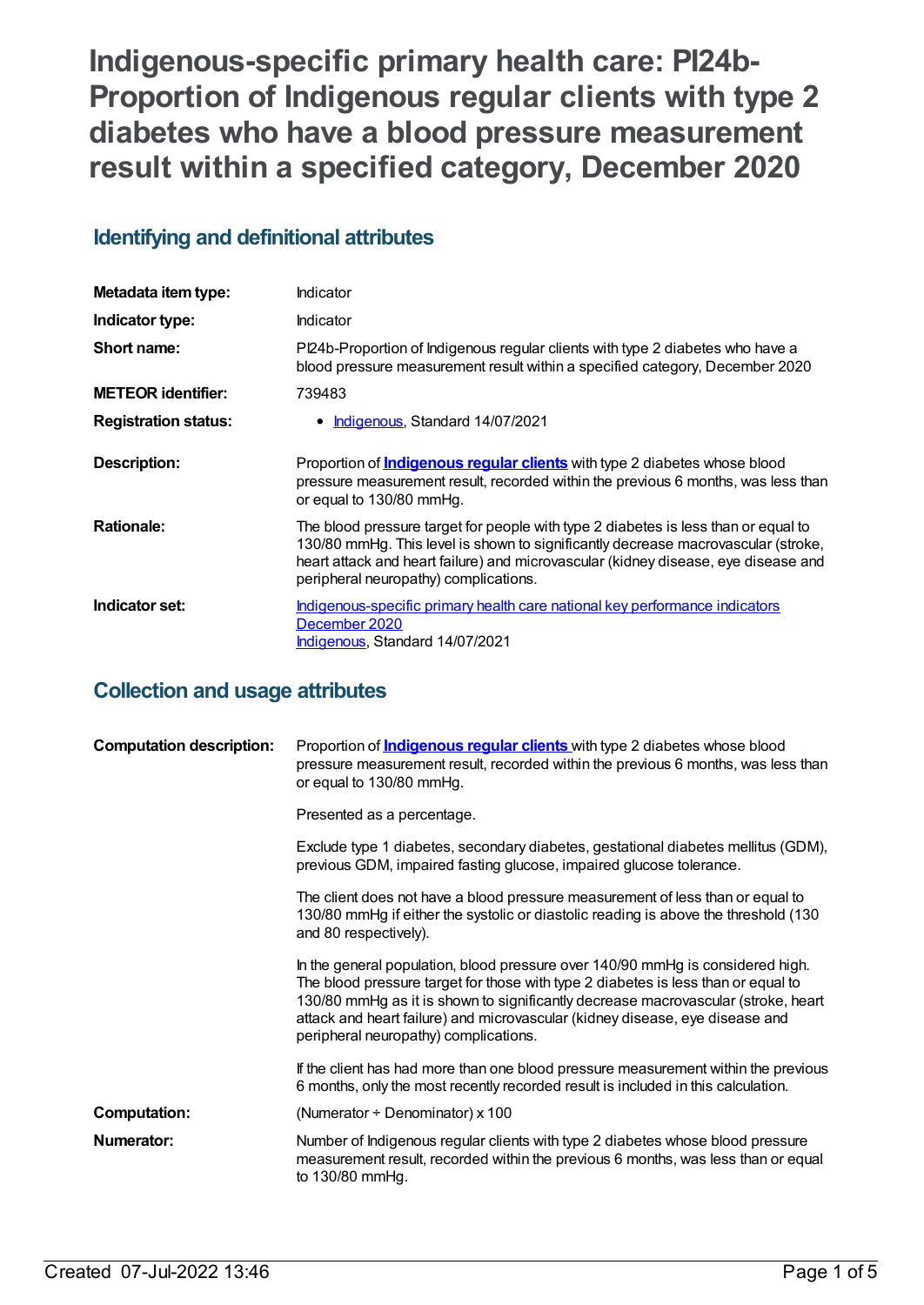#### [Person—diabetes](https://meteor.aihw.gov.au/content/270194) mellitus status, code NN

#### **Data Source**

[Indigenous-specific](https://meteor.aihw.gov.au/content/737914) primary health care national Key Performance Indicators (nKPI) data collection

#### **NMDS / DSS**

[Indigenous-specific](https://meteor.aihw.gov.au/content/738532) primary health care NBEDS December 2020

#### **Guide for use**

Type 2 diabetes only

#### **Data Element / Data Set**

[Person—blood](https://meteor.aihw.gov.au/content/443234) pressure measurement result less than or equal to 130/80 mmHg indicator, yes/no code N

#### **Data Source**

[Indigenous-specific](https://meteor.aihw.gov.au/content/737914) primary health care national Key Performance Indicators (nKPI) data collection

#### **NMDS / DSS**

[Indigenous-specific](https://meteor.aihw.gov.au/content/738532) primary health care NBEDS December 2020

#### **Guide for use**

Response to this is conditional on responding 'yes' to having had a blood pressure measurement result recorded in the previous 6 months.

#### **Data Element / Data Set**

[Person—Indigenous](https://meteor.aihw.gov.au/content/602543) status, code N

#### **Data Source**

[Indigenous-specific](https://meteor.aihw.gov.au/content/737914) primary health care national Key Performance Indicators (nKPI) data collection

#### **NMDS / DSS**

[Indigenous-specific](https://meteor.aihw.gov.au/content/738532) primary health care NBEDS December 2020

#### **Guide for use**

Indigenous only.

#### **Data Element / Data Set**

Person-regular client indicator, yes/no code N

#### **Data Source**

[Indigenous-specific](https://meteor.aihw.gov.au/content/737914) primary health care national Key Performance Indicators (nKPI) data collection

#### **NMDS / DSS**

[Indigenous-specific](https://meteor.aihw.gov.au/content/738532) primary health care NBEDS December 2020

#### **Guide for use**

Regular clients only.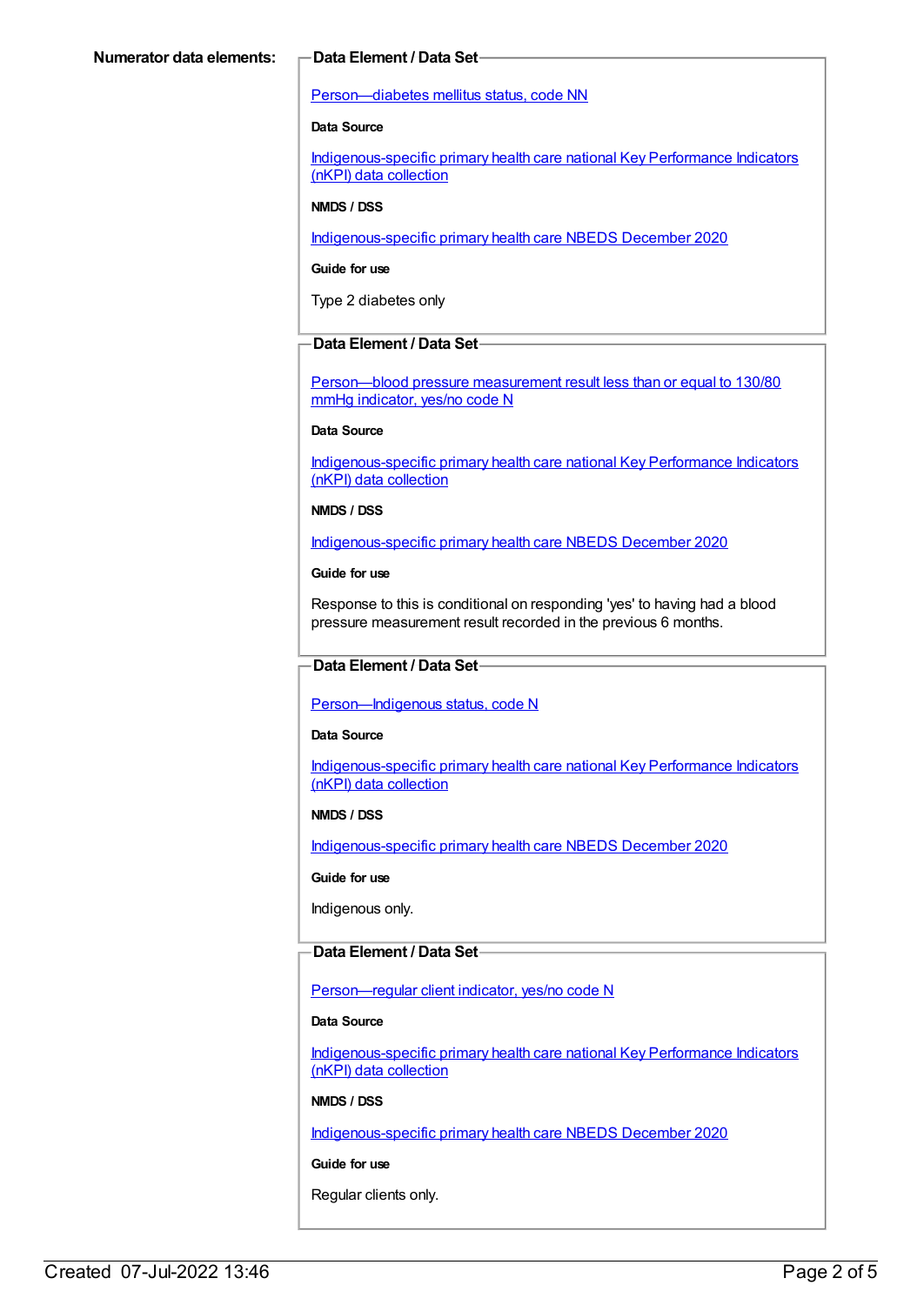**Denominator data elements:**

**Denominator:** Total number of Indigenous regular clients with type 2 diabetes who had a blood pressure measurement result recorded within the previous 6 months.

### **Data Element / Data Set**

[Person—diabetes](https://meteor.aihw.gov.au/content/270194) mellitus status, code NN

#### **Data Source**

[Indigenous-specific](https://meteor.aihw.gov.au/content/737914) primary health care national Key Performance Indicators (nKPI) data collection

#### **NMDS / DSS**

[Indigenous-specific](https://meteor.aihw.gov.au/content/738532) primary health care NBEDS December 2020

#### **Guide for use**

Type 2 diabetes only.

### **Data Element / Data Set**

[Person—blood](https://meteor.aihw.gov.au/content/441407) pressure measurement result recorded indicator, yes/no code N

#### **Data Source**

[Indigenous-specific](https://meteor.aihw.gov.au/content/737914) primary health care national Key Performance Indicators (nKPI) data collection

#### **NMDS / DSS**

[Indigenous-specific](https://meteor.aihw.gov.au/content/738532) primary health care NBEDS December 2020

### **Data Element / Data Set**

[Person—Indigenous](https://meteor.aihw.gov.au/content/602543) status, code N

#### **Data Source**

[Indigenous-specific](https://meteor.aihw.gov.au/content/737914) primary health care national Key Performance Indicators (nKPI) data collection

#### **NMDS / DSS**

[Indigenous-specific](https://meteor.aihw.gov.au/content/738532) primary health care NBEDS December 2020

**Guide for use**

Indigenous only.

#### **Data Element / Data Set**

[Person—regular](https://meteor.aihw.gov.au/content/686291) client indicator, yes/no code N

#### **Data Source**

[Indigenous-specific](https://meteor.aihw.gov.au/content/737914) primary health care national Key Performance Indicators (nKPI) data collection

#### **NMDS / DSS**

[Indigenous-specific](https://meteor.aihw.gov.au/content/738532) primary health care NBEDS December 2020

#### **Guide for use**

Regular clients only.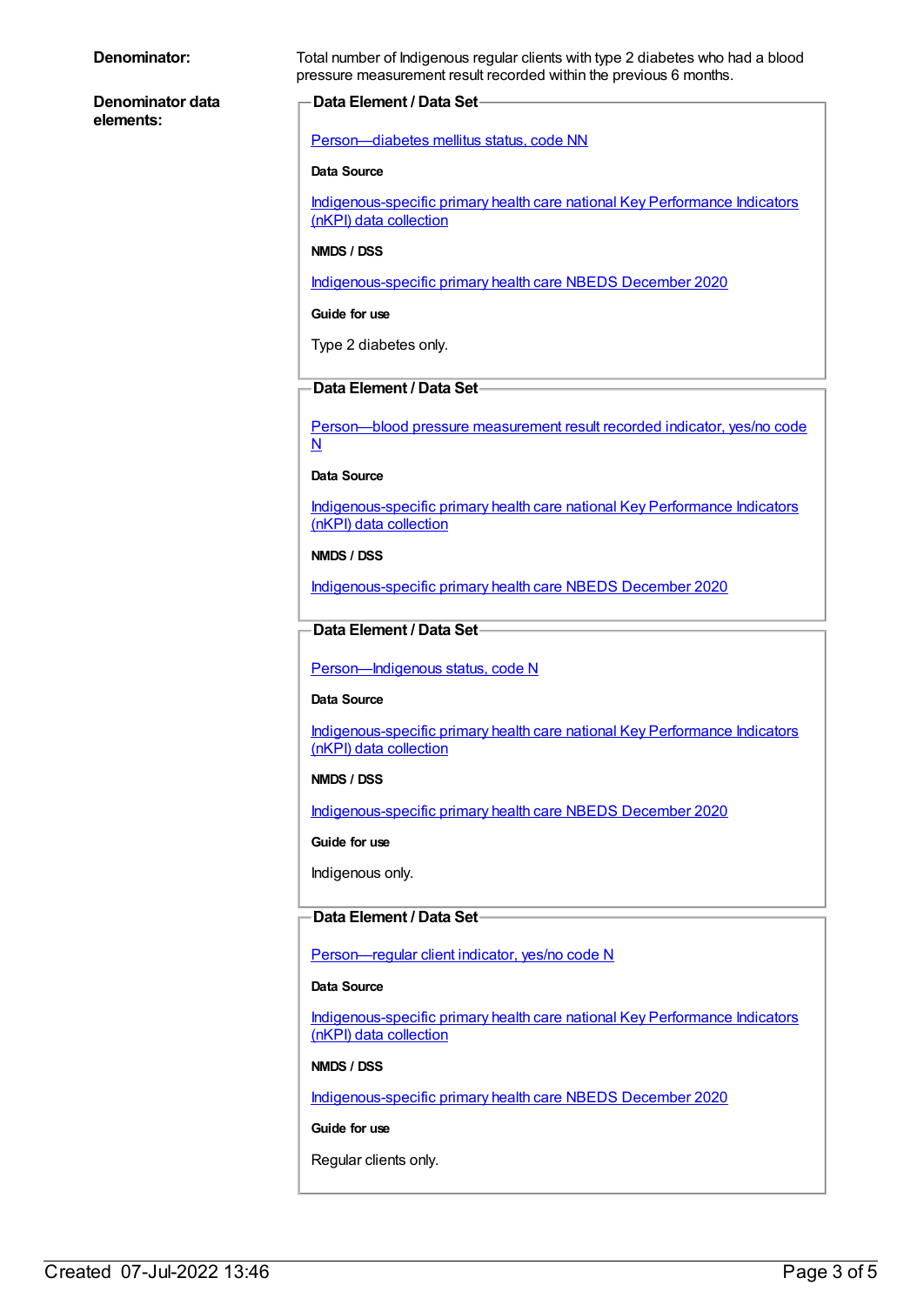| Disaggregation:                         | 1. Sex:                                                                                               |
|-----------------------------------------|-------------------------------------------------------------------------------------------------------|
|                                         | a) Male                                                                                               |
|                                         | b) Female.                                                                                            |
|                                         | 2. Age group:                                                                                         |
|                                         | $a) 0-4$ years                                                                                        |
|                                         | b) $5-14$ years                                                                                       |
|                                         | c) 15-24 years                                                                                        |
|                                         | d) 25-34 years                                                                                        |
|                                         | e) 35-44 years                                                                                        |
|                                         | f) $45-54$ years                                                                                      |
|                                         | g) 55-64 years                                                                                        |
|                                         | h) 65 years and over.                                                                                 |
|                                         |                                                                                                       |
| <b>Disaggregation data</b><br>elements: | Data Element / Data Set-                                                                              |
|                                         | Person-age, total years N[NN]                                                                         |
|                                         |                                                                                                       |
|                                         | <b>Data Source</b>                                                                                    |
|                                         | Indigenous-specific primary health care national Key Performance Indicators<br>(nKPI) data collection |
|                                         | <b>NMDS / DSS</b>                                                                                     |
|                                         | Indigenous-specific primary health care NBEDS December 2020                                           |
|                                         | Data Element / Data Set-                                                                              |
|                                         | Person-sex, code X                                                                                    |
|                                         | <b>Data Source</b>                                                                                    |
|                                         | Indigenous-specific primary health care national Key Performance Indicators                           |
|                                         | (nKPI) data collection                                                                                |
|                                         | <b>NMDS / DSS</b>                                                                                     |
|                                         | Indigenous-specific primary health care NBEDS December 2020                                           |
|                                         |                                                                                                       |

**Comments:** Census date for reporting is 31 December 2020.

# **Representational attributes**

| <b>Representation class:</b>                                                                                   | Percentage |
|----------------------------------------------------------------------------------------------------------------|------------|
| Data type:                                                                                                     | Real       |
| Unit of measure:                                                                                               | Person     |
| Format:                                                                                                        | N[NN].N    |
| the attack the contract of the contract of the contract of the contract of the contract of the contract of the |            |

# **Indicator conceptual framework**

| <b>Framework and</b> | <b>Effective/Appropriate/Efficient</b> |
|----------------------|----------------------------------------|
| dimensions:          |                                        |

**Data source attributes**